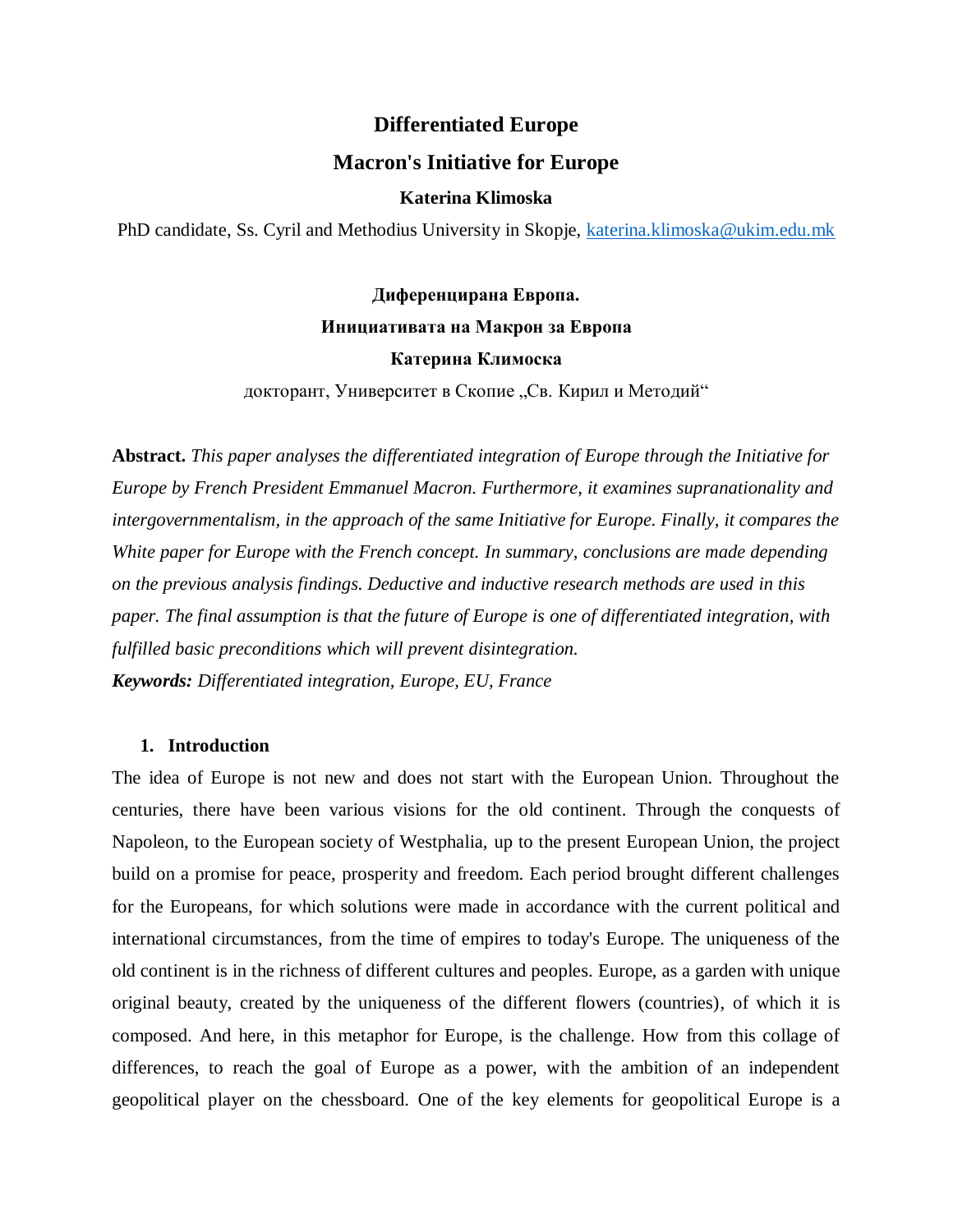territory (uniting the countries on the old continent), demography (number and structure of people) and strong economy and defense. The idea is not new and dates back to the very beginning of the creation of the European Community. As early as 1970, Europe had political cooperation on diplomatic issues. In 1992, the Lisbon Declaration created the European Union, and since 1999, a common security and defense policy. "European power" is not a new term, and it is traditionally used by France. Although criticized for Euroscepticism, General de Gaulle had a vision for a strong and united Europe. This claim is confirmed by his Fouchett plan for the political Union. Fuschett's plan did not materialize at the time it was proposed, but his vision began to be realized later. At the Summit held in 1974, at the suggestion of France, the European Council was created. The European Council, as the European collective head of state, is the "leadership" of European policy, both in terms of strategic policies and crisis management. Although the 1970s were marked by Euro-pessimism due to the economic crisis and the stagnation of European integration, the Strong Europe project was revived through the Maastricht Treaty with the beginning of foreign policy and security policy cooperation. And later through the creation of the European Union and the Monetary Union (Lisbon Declaration, 1992). It should be noted that France has always been in favor of greater integration inward (deepening) at the expense of territorial integration/enlargement. That is why, in any enlargement with new members, France's demand is for greater integration within the Union. No surprise is the recent Macron's calling for reform inside the EU. After the latest enlargements of the Union, especially in 2009 with the countries of Eastern Europe, the problems caused by the diversity of the member states are seen, which negatively affects the good functioning of the Union. Additionally, the period of economic crisis, and the danger of Greekxit, the migrant crisis that began in 2015, the rise of populist parties, Brexit, but also previous failures with referendums in France and Denmark over the European Constitution / Lisbon Declaration are some of the challenges that even questioned the very existence of the EU as such. Lately, differences have been reflected within the Union in deciding on common issues, where we are witnessing a veto by certain Eastern Bloc countries, but also a problem with the rule of law in some member states. If we recall that one of the basic values on which the EU is based in democracy and the rule of law and indications of absence is seen in some member states, then the alarm goes on for the need to reconsider the functioning of the Union itself. Over the last decade, by expanding into new political areas and countries with very different institutional traditions and capacities,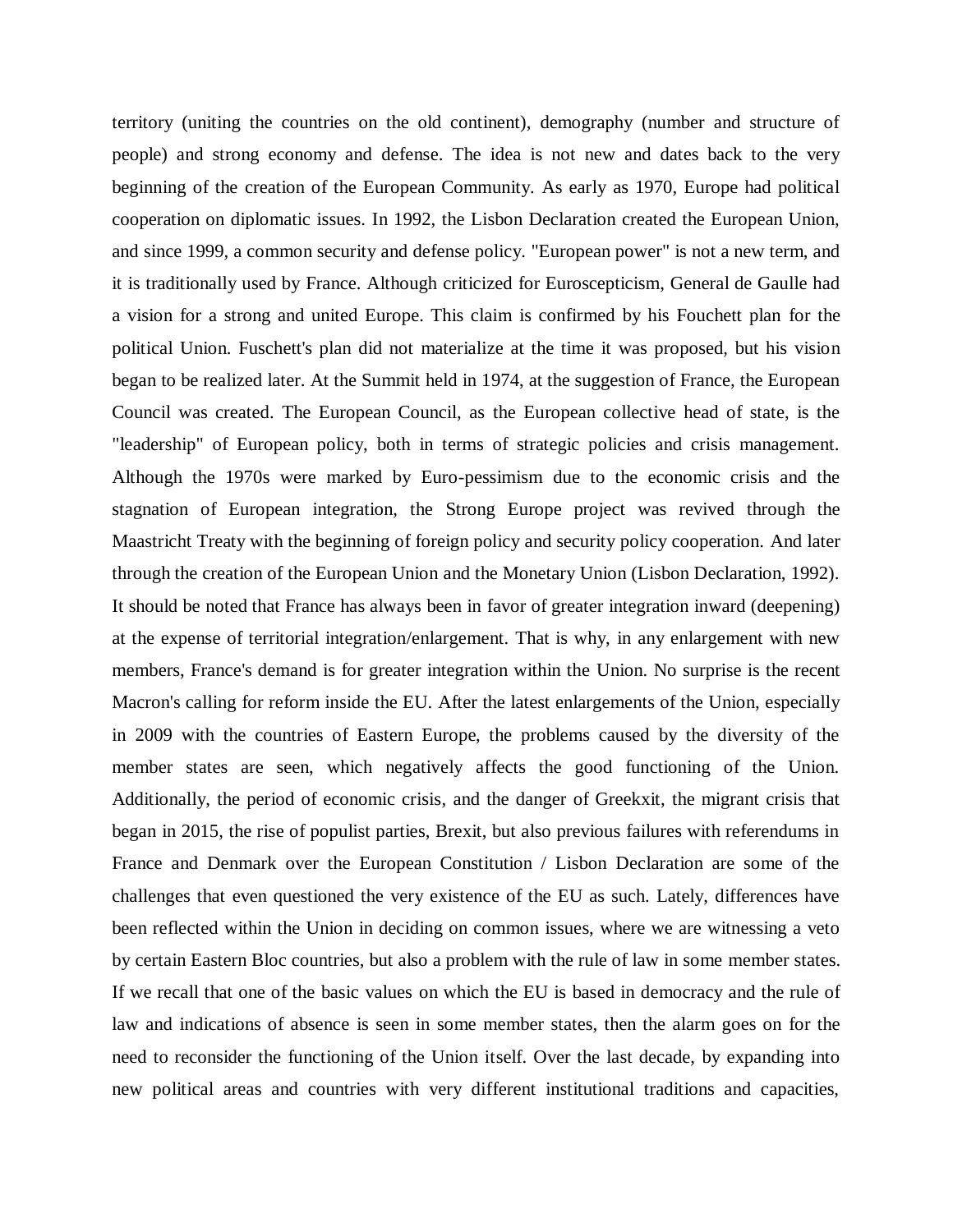making the Union too slow, weak and inefficient, the EU has faced a new set of concerns at the cost of growing heterogeneity. The President of France, Emmanuel Macron, opens the debate on the future of Europe in 2017 with the presentation of his Initiative for Europe. He stressed that Europe at the moment is weaker, unprotected from the troubles of today's globalization, and the alternatives offered by certain groups (patriotism, identity, protectionism, neutral sovereignty) are problematic solutions for the future of Europe (Macron E.,2017). Discussions about the European Union's compactness, as well as the prospect of its stagnation or status quo, are nothing new. How can all these differences fit into a system that works, unites and will lead to the ultimate goal for Europe as a power and a political union? The solution and answer to this question try to give one of the most researched notions and part of the debates on the future of the European Union, the notion of differentiation integration.

#### **2. What is differentiated integration (DI)?**

Ever since the early 1990s, and especially since the adoption of The Maastricht Treaty, differentiated integration has become one of the main topics of debate in the European Union. Although, Leruth argues that some legal mechanisms of differentiated integration can be traced back to the Treaty of Rome (Leruth, B. 2020). We are witnessing that certain EU policies and rules are not applied in the same way by all member states, and vice versa, for example, in relation to the monetary Union, the Schengen area, the rules of the internal market and the alike. Certain policies involve non-EU countries, while EU members are not part of the same policies. All these examples are a feature of differentiated integration(DI). DI is a consequence of the expansion, both territorially with new members and deep inward, by expanding the scope of Treaties competencies. DI often can be found describing formal opt-outs, refereeing to multispeed integration (Stubb, A. 1996, Kölliker, A. 2001). Schimmelfennig defines European integration as differentiated if EU rules and policies are not legally valid in all member states – or not exclusively valid in member states. In internal differentiation, individual EU member states do not participate in specific EU policies. Either they enjoy opt-outs that free them from the obligations of membership, or they are excluded from the rights and benefits of an integrated policy. In external differentiation, non-member states selectively adopt EU policies (F. Schimmelfennig, 2019). According to Kolliker, flexibility and European unification identify legal differentiation (flexibility) as a key mechanism of the European Union to overcome the stalemate over the past two decades. He argues that "differentiation" is a general term for the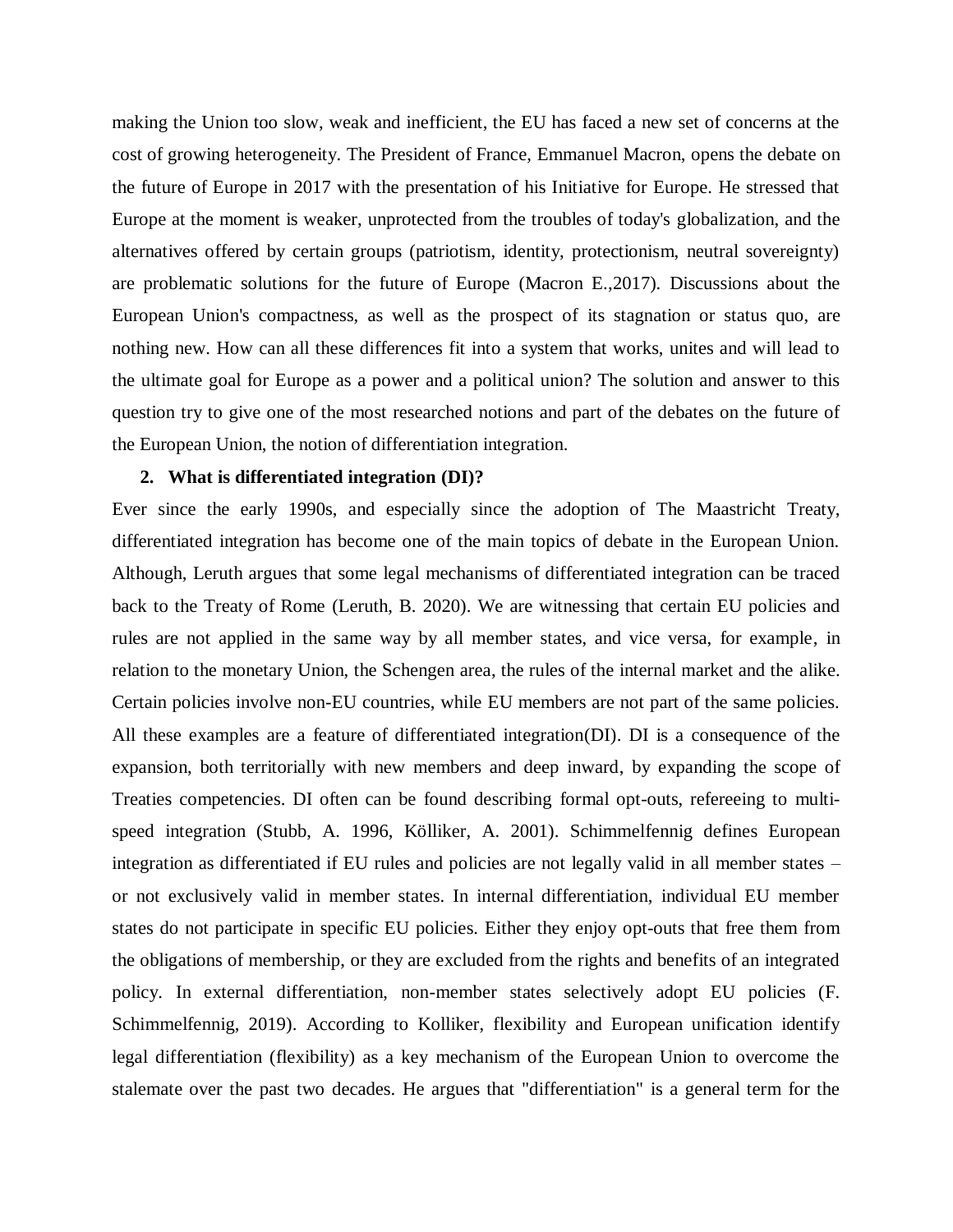possibility for member states to have different rights and obligations in certain areas of common policy (Kölliker, A. 2002). The EU is made up of a number of policies, which vary from country to country in terms of their centrality and territorial extension. 'Vertical integration refers to the centralization of EU decision-making in various policy areas. Vertical differentiation refers to the fact that the level of vertical integration varies between policies. Some policies remain the sole responsibility of states, while others are in the realm of EU supranational policy-making. "Horizontal integration" captures the territorial expansion of EU jurisdiction in each policy area. Horizontal differentiation captures variation in horizontal integration through policies. Some integrated policies apply to the whole of the EU, others even extend to non-member countries, and still, others liberalize a large number of EU Member States. (D. Leuffen, B. Rittberger, F. Schimmelfennig, 2012). Suppose we say that the EU is a hybrid type ((D. Leuffen, B. Rittberger, F. Schimmelfennig, 2012), i.e. the EU as a system with an organization and a core member state, but with a level of centralization and territorial extension that differs according to (Leuffen et al. 2013: 10), then the dynamics of flexible European integration through the policies of the EU and the Member States can best be explained through the perspective of the DI.

The Maastricht Treaty (1992) introduces a milestone in institutional differentiation, i.e. differentiation in governance structures, introducing three different pillars of decision-making: a supranational pillar for the single market (the European Commission, which has a monopoly on the legislative initiative, and the European Parliament, which approve/disapprove of the Commission proposals), as well as the two intergovernmental pillars: The Common Foreign and Security Policy (CFSP) and the Justice and Home Affairs Council (JHA), where the main decision-making institutions are the Council of the European Union (government ministers from each EU country) and the European Council (heads of state or government of EU countries). The differentiation of decision-making regimes was further consolidated with the creation of the Economic and Monetary Union (EMU) in 1994, whose economic policy was placed under the control of intergovernmental institutions, while monetary policy was given full control of a supranational institution, i.e. European Central Bank (ECB). The Treaty of Lisbon of 2009 (which gave full legal entity to the EU) formally abolished the division into pillars, but left a significant division in the system of governance between different policy-making regimes, strengthened the supranational single-market policy-making regime, and institutionalized the intergovernmental decision-making regime for CFSP policies by decision of the European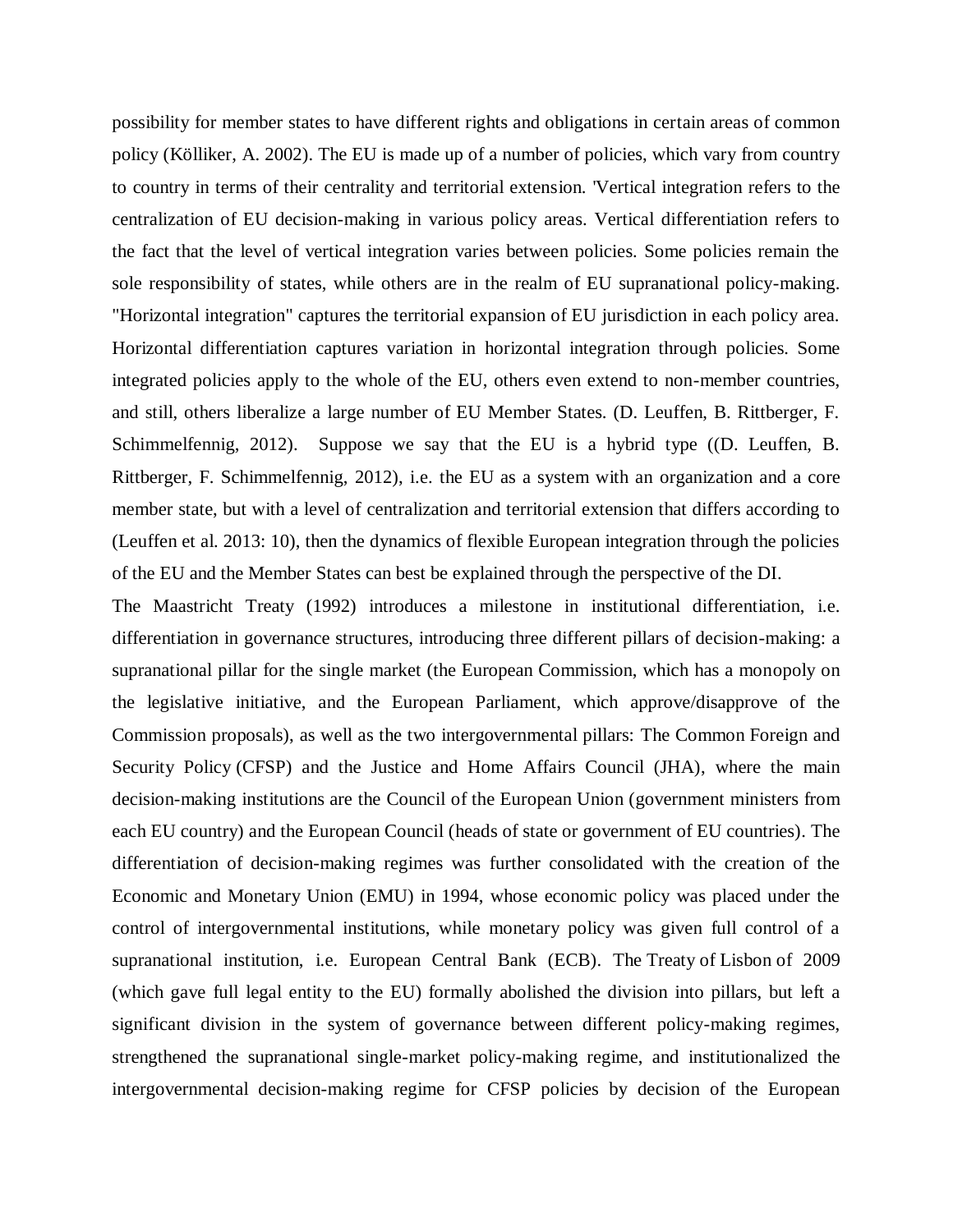Council (Fabbrini 2013, 2015; Fossum and Menéndez 2011). In addition, with the Lisbon Treaty, not only was the European Council fully recognized as an EU institution, it became an appropriate executive institution (a separate entity). Furthermore, the European leaders with the 'Rome declaration' from March 25, 2017, acknowledged the reality of continuing the differentiated integration, with the following words: "We will act together, at different paces and intensity where necessary, while moving in the same direction, as we have done in the past, in line with the Treaties and keeping the door open to those who want to join later." (The Rome Declaration, 2017).

This approach is also found in the Initiative for Europe of the French President Macron, where he mentions different integration as a solution for further EU integration and Europe's future. However, it is important to note that he emphasizes the importance of first providing a stronger, more stable foundation for the EU in order to enable greater forms of differentiation, i.e. differentiation as a basic form of integration. Announcing the return of time for France to make its proposal, he, in 2017 in his speech at the Sorbonne, explained the idea for a sovereign Europe, which is based on basic goals: united, differentiated Europe, a democratic Europe that supports the initiative from conventions. He further explains that the EU should not be defined as a closed club only for those who could be members of it, but to define the method and the way forward, and all who have ambition, desire and power to be able to join without blocking or stopping others. But let's see what the key goals of the Initiative for Europe are, seeing them through the prism of DI. For Macron, the application of differential integration is conditioned by the stability of the European institutions through their reform, so it will be possible to realize the ambitious DI through which the countries of the Western Balkans can gradually join the EU. The first commitment to reforming the institutions is the establishment of a smaller Commission that would have 15 members. If we compare the previous Jean-Claude Juncker's Commission and the new one of Ursula von der Leyen, we notice a decrease in the number of members of the Commission, from 20 to 18 Commissioners. But if the necessary efficiency is achieved, if you look at the number together with the vice presidents, the difference would be reduced to - 1. Not enough to achieve change.

Let's look at Macron's proposals in the field of defense and migration through the prism of DI.

## **Defense**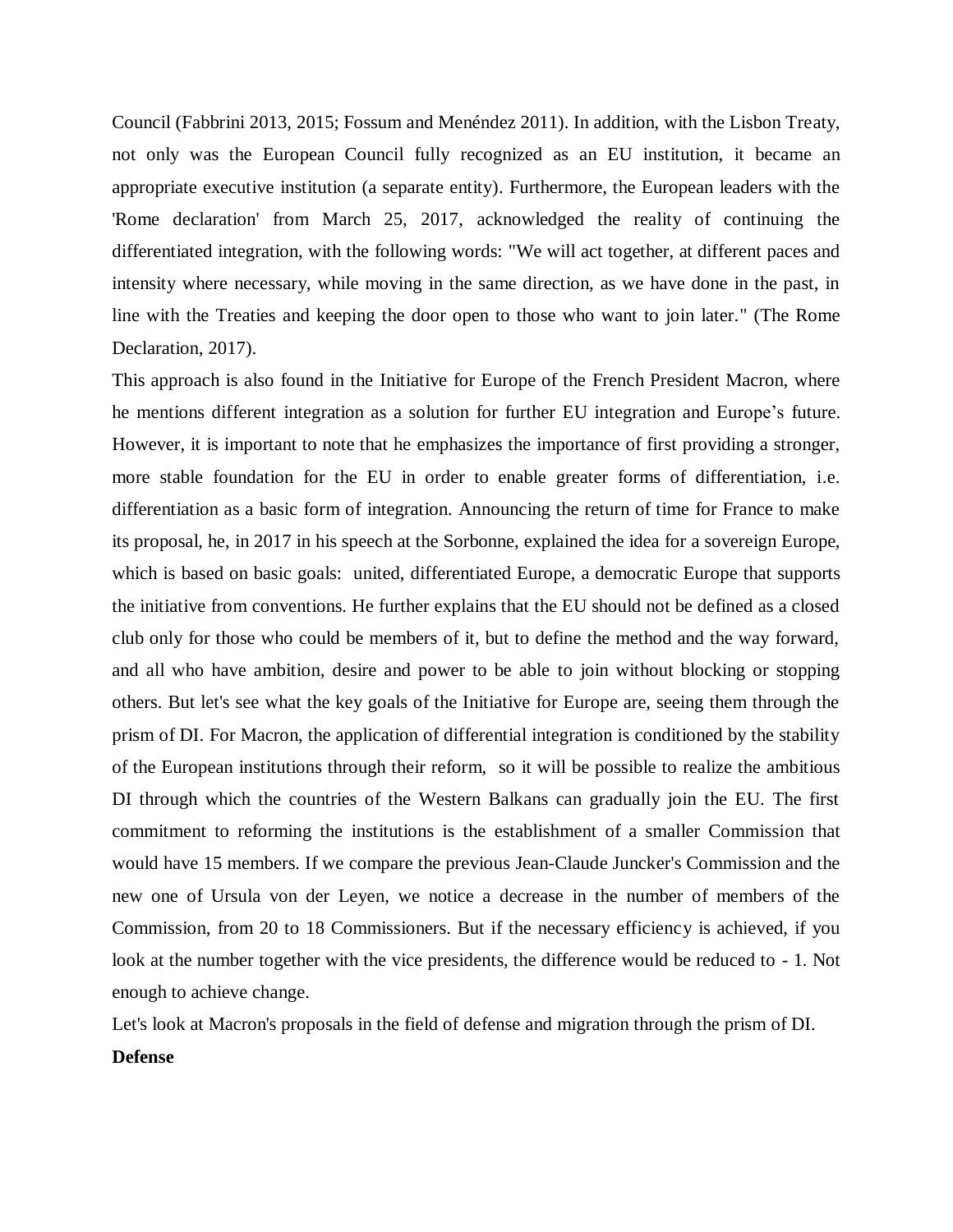Macron is pushing for stronger defense and security cooperation. His commitment to further integration on these issues is, in fact, a two-tier one: "building a European defense in partnership with Germany and bringing together other prepared European member states through the European Defense Fund aimed at funding military equipment and a permanent European headquarters." In this case, for Emanuel Macron, the goal would be an autonomous opportunity to act for Europe in addition to NATO. To achieve this goal, "Europe needs to establish a common intervention force, a common defense budget and a common doctrine of action." He also expressed a desire to accelerate the implementation of the Permanent Structured Cooperation (PESCO). This wish was fulfilled with the start of PESCO at the meeting of the European Council in December 2017. Emmanuel Macron also called for a "European intervention initiative" "to better integrate our armed forces at every stage". This means a new and big change, not only a technical but also a psychological change. In fact, France is developing defense cooperation outside the EU, hence "moving from an EU-focused approach to a European-oriented approach". In other words, he wants to promote a "common strategic culture" by opening up the French army to military personnel from "all European volunteer states" - not just the EU. The aim will be to participate, "as far as possible, in French operations planning, planning, intelligence and support operations". This is a medium-term project (2022- 2024) that allows willing European countries to act militarily "regardless of the existing institutional framework of the EU or NATO". In addition, Emmanuel Macron is aiming for a European Intelligence Academy and a joint civil protection force.

According to Macron, defense is the basis of all political communities, which is the essence of sovereignty. The best way to realize cooperation in this area is when countries sovereignly decide to cooperate. The way in which this strategy will be achieved is first through the support of the most concerned European partners, who would lay the foundations for its implementation, i.e. DI approach in the realization and achievement of the goal for European defense. Furthermore, by designing tangible tools, common awareness is expected to be achieved, shared interests, acting autonomously and in solidarity. This path involves building European freedom of action that encapsulates and strengthens national sovereignty. In his vision for Europe, Macron recalls to words of General de Gaulle: "No alliance can be considered separately from the effort undertaken by each of its members, on its behalf, at its cost and on the basis of interests which are it's own".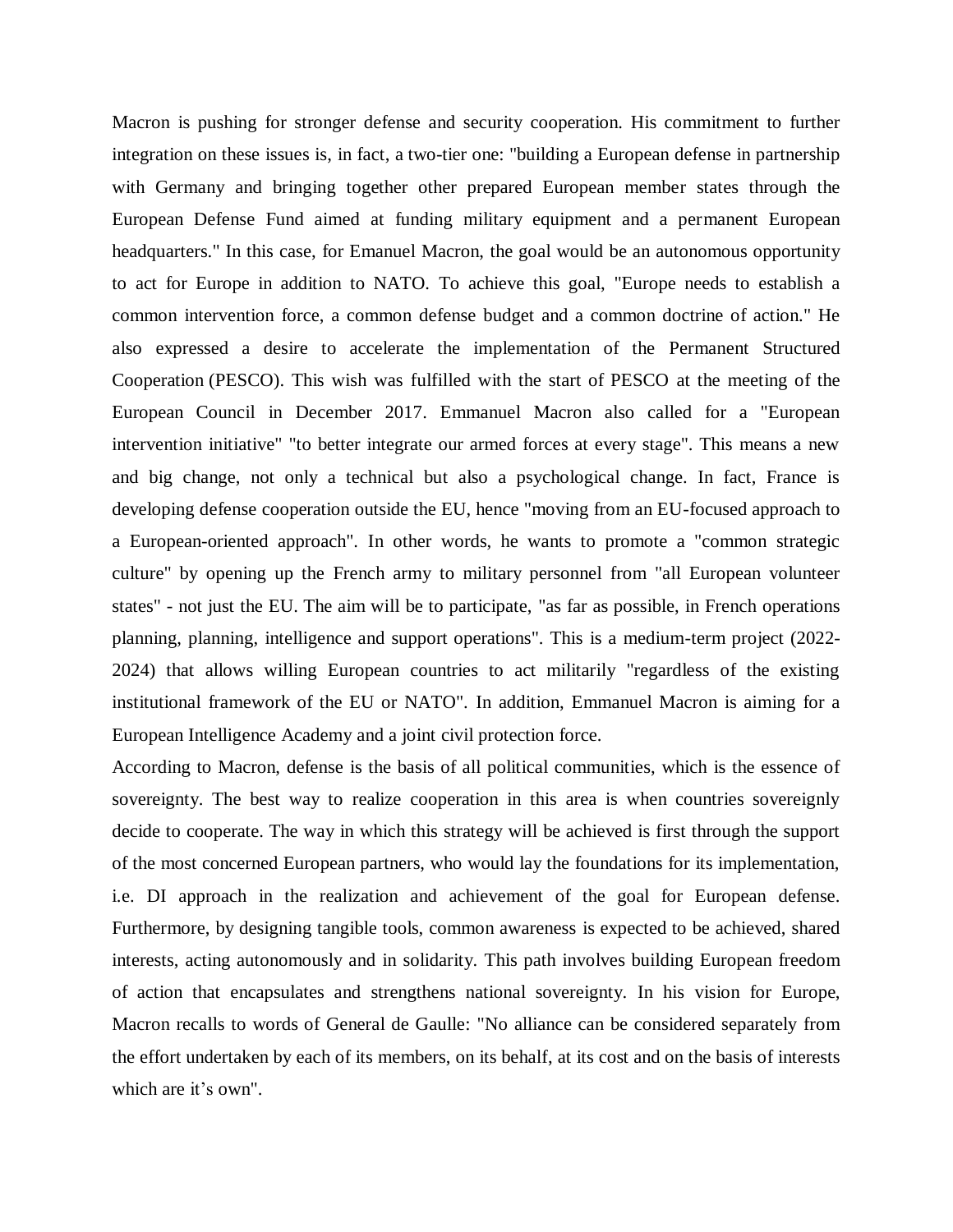Although the issue of defense was raised in 1999, in the past 20 years, there have been no real steps in that direction, to date through the European Defense Fund, strengthened cooperation (PESCO), but also the European Intervention Initiative (EI2). The development of Defense Europe begins with the launch of an initiative by the European Commission, supported by the Franco-German Alliance, i.e. through a supranational institution. Given that Europe is composed of countries with different cultures, historical, political, etc., and in order to bring closer and cooperate at a closer level in the spirit of common interests, a European intervention initiative is formed, with a goal to form a shared strategic culture. On June 25, 2018, nine member states, including France, Germany, the United Kingdom and Spain, launched the "European Intervention Initiative" to build a common strategic culture among its members. Finland, Sweden, Norway and Italy have since joined. EI2 aims to promote the sharing of anticipatory work, planning habits, operational experience, and joint deployments with EU's major partners. Permanent Structured Cooperation is assuring making enhanced commitments, common progress and better coordination between states. Great changes are needed to create this convergence and this DI approach to have success. France is launching an initiative in the French forces to include members of the service from all European countries who wish to participate, which would help other European countries to follow the example that would lead to the creation of a common culture in this regard. The ultimate goal of this approach is for Europe to establish a common intervention force, a common defense budget and a common doctrine of action by the beginning of the next decade. Since not all member states are participating in all these new policies, the road map is drawn with DI, with an open door for the others to join once they decide and are ready.

## **Migration**

Another challenge to Macron's strategy, related to security and stability, which also can be debated in a matter of DI, is the migration crisis. The migration crisis is a lasting challenge. For the French president, Europe has only one choice: "either to withdraw to our borders, which would be illusory and inefficient or to build a common zone of borders, asylum and immigration." In this context, Macron reaffirmed the need for: a European Asylum Office to expedite and harmonize procedures, as well as the creation of interconnected databases and secure biometric identification documents and the establishment of a European Border Police Force that could ensure "rigorous management" with the borders and the return of "those who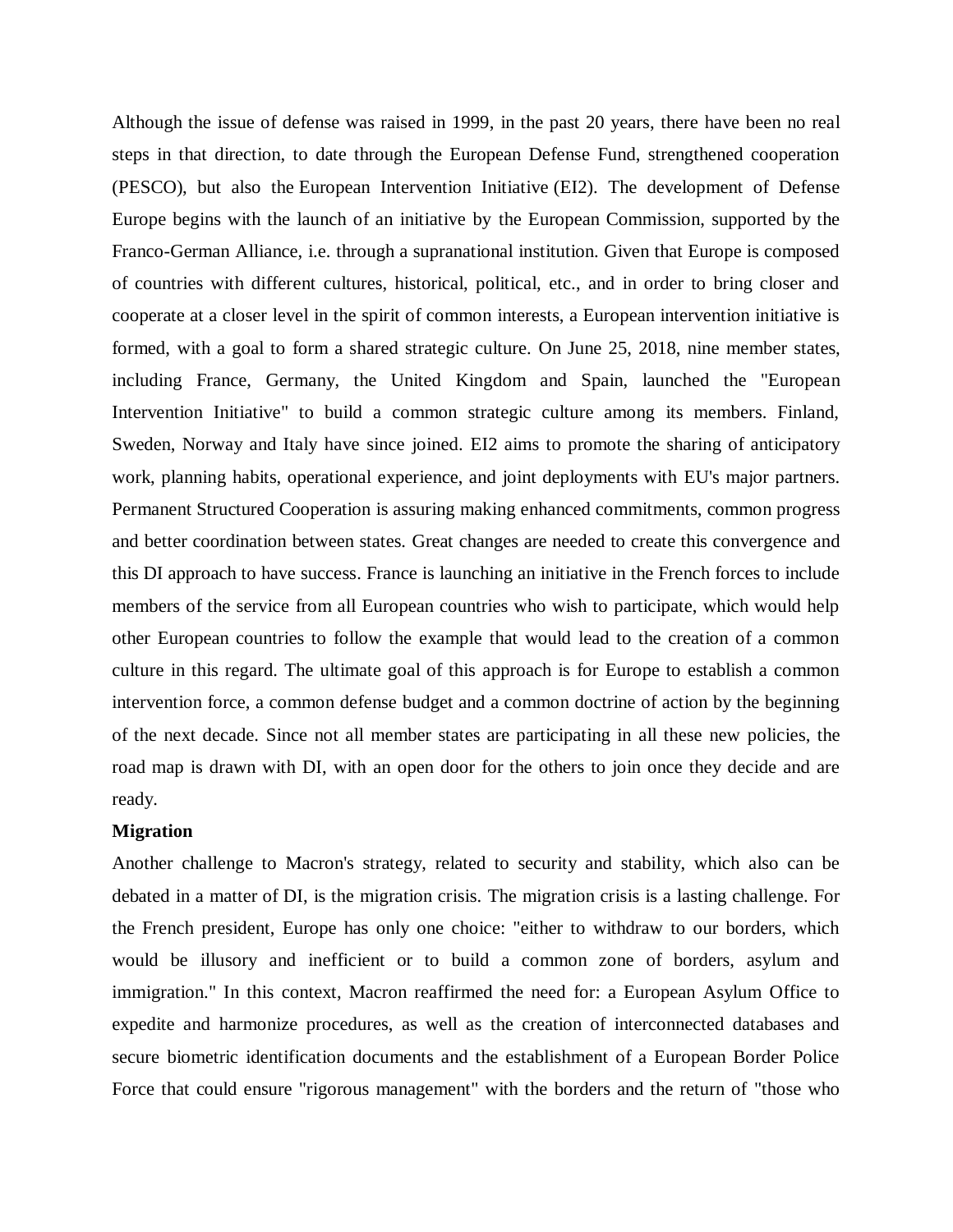can not stay." Beyond these more repressive aspects, Emmanuel Macron called on the EU to "fund a major European refugee training and integration program" and a solid common foreign policy towards the Mediterranean and Africa. The latter will contribute to their stabilization and development and potentially succeed in reducing migration flows.

Although the migrant crisis of 2015 has been overcome, there are still challenges in the future, with migrants waiting in Turkey, the Balkan route which continues to be active and human smuggling networks are still operating, the central Mediterranean route (problem with refugees and displaced persons currently waiting on the Libyan side). Italy and Libya are especially affected, but also and Spain (the western Mediterranean route is becoming a priority once again). That is why a joint declaration was adopted in Paris, between France, Italy, Spain - European nation, Chad, Niger - the African nation, the one affected and willing to be part of this action.

Through progress in migration policy, the ultimate goal is to build the external and internal community that Europe desires. Therefore, by creating a European Monetary Union's program (EMU) that directly and financially supports the indigenous authorities that receive and integrate refugees, and at the request of the Council of the EU, in September 2020, the Commission designed the New Agreement on Migration and Asylum the so-called New Pact on Migration and Asylum, replacing the "Dublin regulation ". The new agreement has common structures for asylum and is a return and a robust replaceable mechanism of community, i.e. a new balance between responsibility and community. Attempts to reform Dublin, which introduced a mechanism for distributing expatriates across the EU, so far have failed; several European countries such as Poland and Hungary have rejected asylum seekers from alternative EU countries. So, this is the first step toward a new policy that replaces Dublin regulation. Furthermore, in June 2021, an agreement to establish an EU Agency for Asylum is made, which aim is the asylum procedures in the EU to go faster and be more uniform. The external dimension of the pact - which includes strengthening partnerships with countries of origin and transit in the EU's immediate neighborhood and at the far end - is its basis. The next level concerns policies to strengthen and improve the management of the EU's external borders. With the last level, it proposes rules for solving the long-standing challenge at EU intervals to realize an even additional distribution of responsibilities and promote unity among EU members in the management of asylum seekers and refugees. At all three levels, the agreement faced setbacks. For the relevance of the third floor, the Commission was criticized for prioritizing additional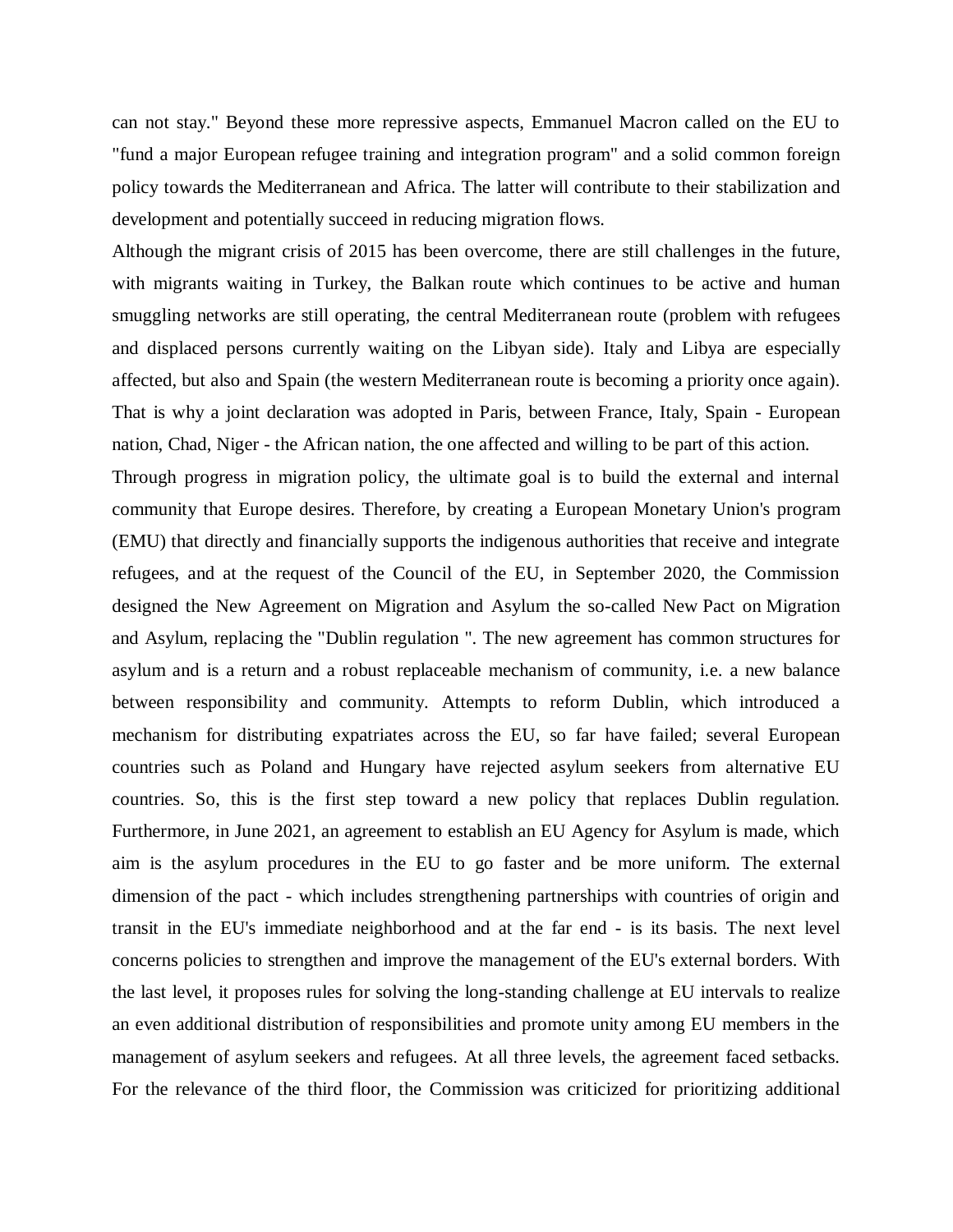conservative and anti-immigrant member states such as Hungary, Poland and Slovakia. The written agreement allows members to cooperate in relocating asylum seekers and refugees at EU intervals, giving them the opportunity to support alternative member states. Serious doubts have been expressed about the sustainability of this topic, and the complicated nature of DI can be seen here.

To sum up, DI is desirable but to be debated with caution. The Initiative for Europe of the French President Macron, as shown through the two policies of defense and migration, is based on multi-speed, i.e. gradual accession of countries, i.e. on the basis of DI. So, analyzing the French position, differentiated integration is a way forward for Europe, but only if at the same time countries have fulfilled the non-negotiable requirements for respect of the basic values as democracy, the rule of law and acceptance of the acquis communautaires. Hence, for these policies, DI is not an option. All member states, as well as candidate countries, must respect these policies as fundamental common values: the rule of law and democracy. In the absence of these policies, there will be no basis on which the EU exists as a political union, so the key question is to be careful about which forms of differentiation are in favor of democracy and do not endanger it, and which forms of differentiation are not in favor of democracy, i.e. give the opposite result lead to disintegration (read more: F. Schimmelfennig (2020), Fossum. JE, 2015). Macron's proposal for a new Enlargement Methodology can be seen through the prism of DI. The new approach to enlargement, according to France, is based on four principles: gradual association, strict conditions, material benefits, reversibility (gradual association, stringent conditions, tangible benefits, reversibility). The new methodology groups all 33 negotiating chapters into six clusters. Candidate countries will be integrated through gradual integration into the various EU policies; if the reforms are properly implemented or if this is not the case and there is a lack of progress, the process is reversed, i.e. positive and negative conditionality and reversibility are introduced within the process of accession. In addition to the role of the supranational body of the EU Commission, a significant role is also given to the intergovernmental body of the European Council. In this way, the enlargement process will be more dynamic and politically driven. Those who can do more go further, those who can not do not stop the progress of the former. As Vivien A. Schmidt contends this multi-clustered Europe is the only feasible future, with institutional reforms as necessary for ensuring a positive future of differentiated integration (V. Schmidt,2019). Something which we can find in Macron's proposal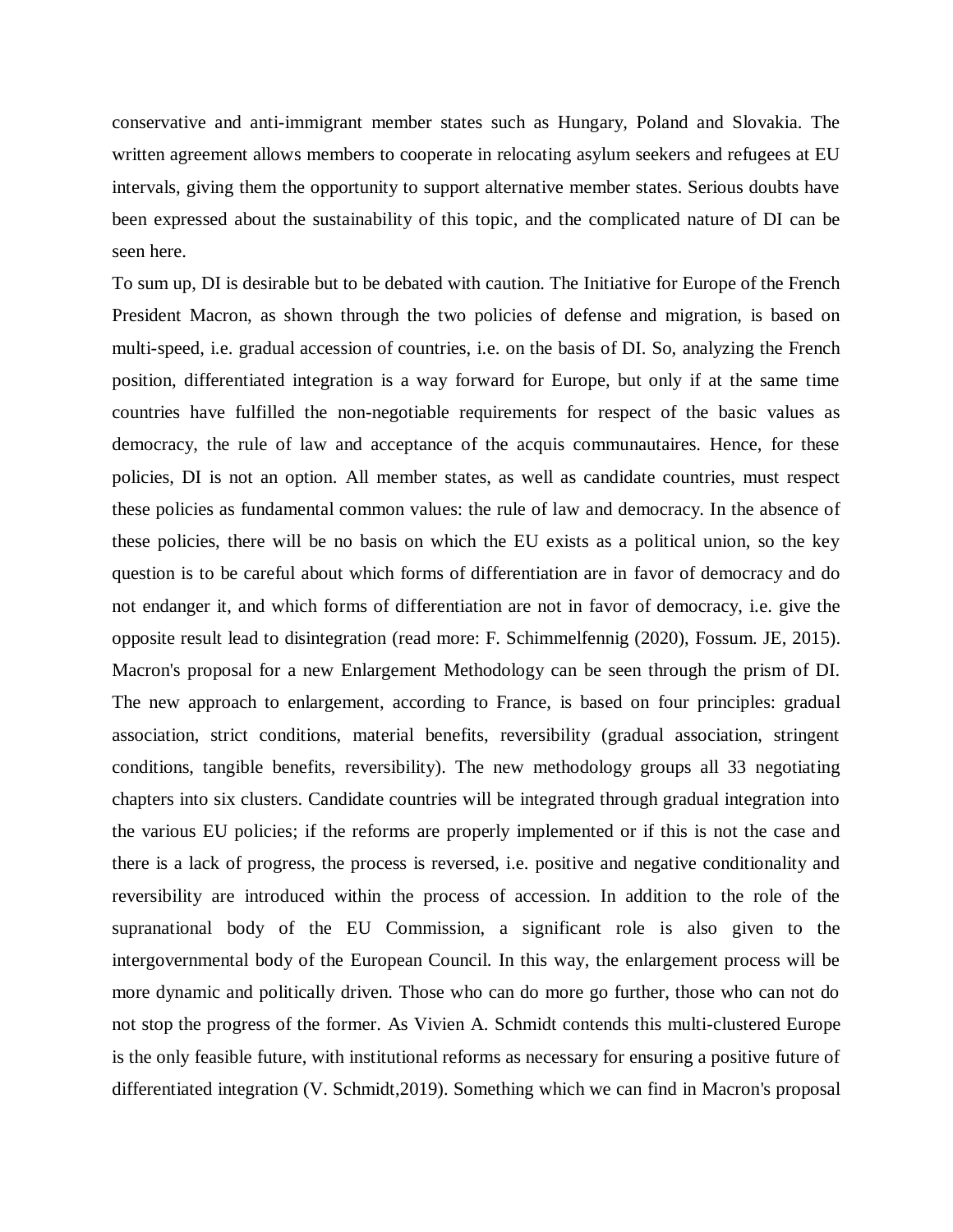for Europe: multi-speed Europe, reform of institutions and decision making, with core full-field values such as the rule of law and democracy.

## **3. What is European Union (EU)?**

The European Union is, by its nature, original and unique. The European Coal and Steel Community (ECSC) in 1951, The European Economic Community (EEC) in 1958, to the present-day European Union. The European Union (EU) is an ambitious project for international integration that results in the creation of a huge geopolitical region. It is a political model that challenges conventional assumptions of governance and even sovereignty. The European Union (EU) is not a conventional international organization because its member states are now so closely linked that withdrawal is almost never a viable and easy option. But Brexit, on the other hand, is proof that the EU is facing significant disintegration pressure, which could lead to a member state withdrawing from the Union (Article 50). The EU does not comply with conventional sovereignty rules. EU member states have shared sovereignty. Transnational institutions have been set up, such as the European Commission or the European Court of Justice, which can make decisions against some Member States. Judgments of the court have direct effect and supremacy in national judicial systems, although these doctrines have never been explicitly supported in any treaty. The European Monetary Union has created a Central Bank that now controls the monetary affairs of three of the Union's four largest countries. In a sense, the European Union is a product of a country's sovereignty, as it was created through voluntary agreements between its member states. But in another sense, it is fundamentally at odds with the conventional understanding of sovereignty because those same treaties undermined the legal autonomy of its individual members. The conclusion is that the EU has the characteristics of both a state and an international organization. In which direction it will move more is a constant debate, especially between the proponents of supranationalism and those of intergovernmentalism. Macron in the Initiative for Europe stands for Europe as a political project, a political union. This means further sharing the sovereignty of the member states in a wider segment of EU policies. At the same time, Macron insists on keeping national severity, and that's why in his initiative, the place of the European Council is so strong. Some authors look at the EU from a different perspective and propose to conceptualize the EU and explain its development as a 'system of differentiated integration' (Schimmelfennig F., Leuffen D., Rittberger B, 2015). According to them, as a basic feature of the EU, the differentiation, which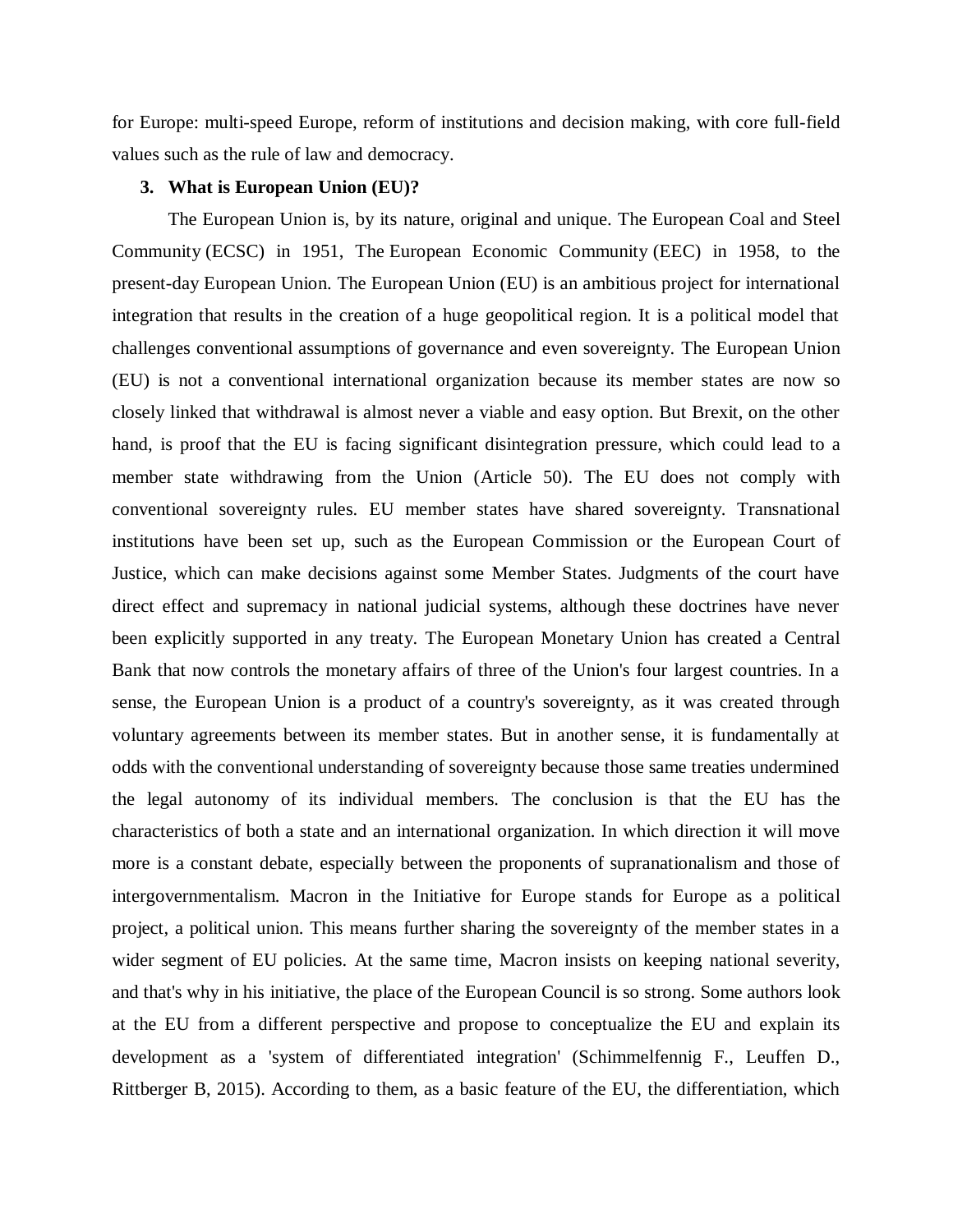we encounter in both deepening and enlargement, becomes important when we have an increase in tasks, competencies and EU membership, which is the case at the given moment.

## **4. Between intergovernmentalism and supranationality**

Intergovernmentalism sees national governments as key actors in European integration. According to this concept, European integration is guided by national interest. At its core, this interest consists in preserving national autonomy while at the same time increasing national power through integration. Integration decisions are made in intergovernmental negotiations in which national governments agree to further implement the national interest, in which negotiations are dominated by powerful governments. According to intergovernmentalism, the integration process remains under the control of the governments of the member states, which jointly determine the speed and substance of all further steps of integration. Intergovernmentalism originated in 1960 and is associated with de Gaulle and the "empty chair crisis". Andrew Moravcsik explains the liberal intergovernmentalism or European integration from 1955 to 1999. He considers several fields as relevant: 1. formation of national preferences, whether they are solely due to geopolitical interests or due to other special interests (as economic); substantive bargaining, whether they take place through manipulation of information of supranational actors or through interstate bargaining; 3. Creation of EU institutions, where we see the federal idea, the need for technocratic management or the interest to create a credible commitment of states. The conclusion in the study, The Choice for Europe, is that EU integration can best be understood as a series of rational elections of national leaders (A. Moravcsik, 1998). Supranationality considers actors and processes above and beyond the view of the nation-state is

the source of European integration. Supranational actors and transnational interest groups are increasingly gaining autonomy throughout the whole integration process and trying to get the integration process in the desired direction. In order to achieve their goals, transnational interest groups rely on their power to lobby. Transnational organizations use their formal institutional competencies, as well as informal institutional resources (such as expertise), to influence integration processes and outcomes. Under certain conditions, institutions set up by the governments of the Member States encourage a process of self-empowerment, thus escaping the control of the Member States. Integration thus has a transformative impact on the state system and state actors. The supranationality of the EU, in a structural sense, means the existence of institutions of government authority that touch on the archetype of the federation, closer than any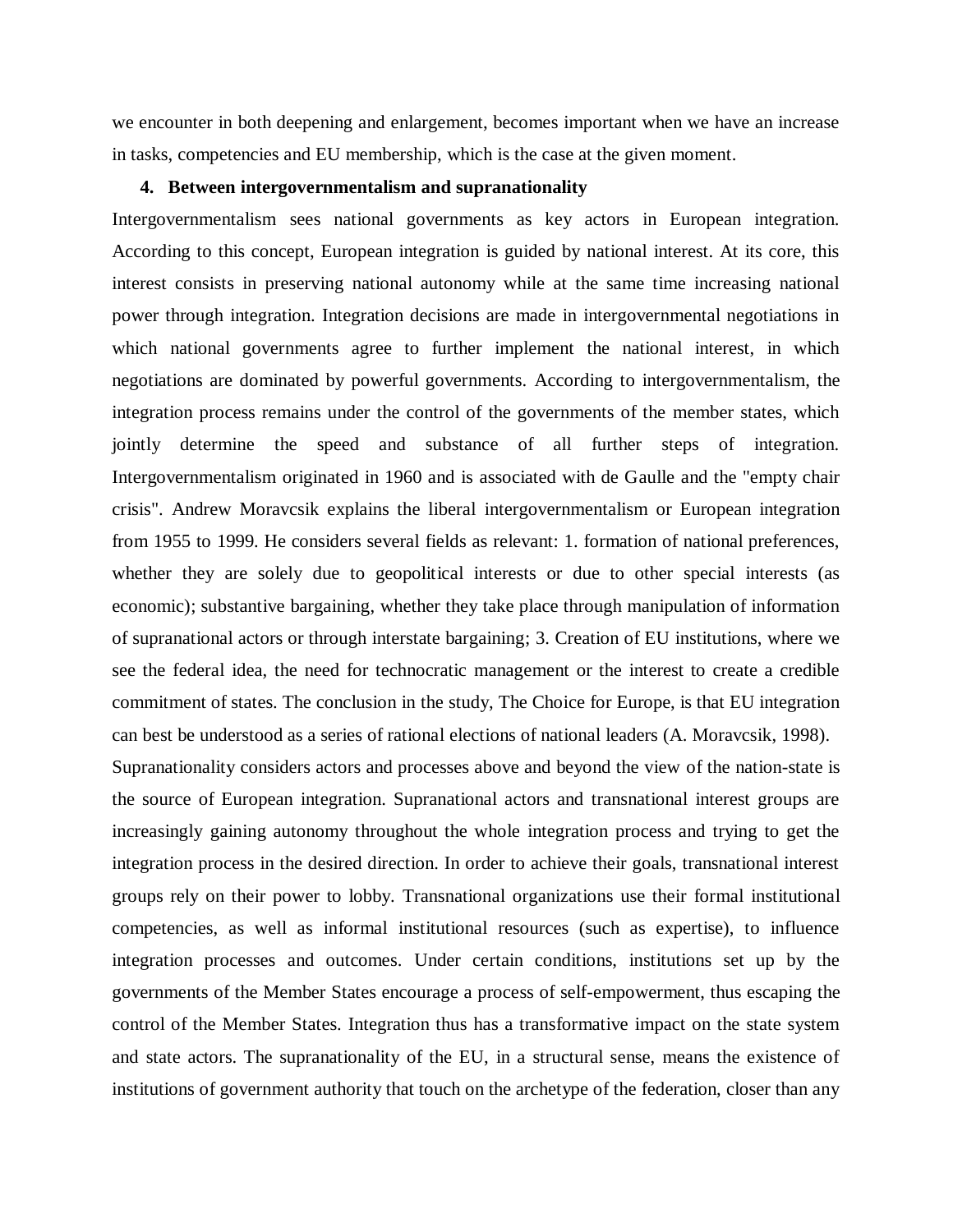international organisation in the past. Even though supranationalism has developed into a hybrid in practice in which neither the federal nor the intergovernmental tendency has clearly triumphed, these relations have created expectations and shaped attitudes that undoubtedly lead to greater integration. Compared to conventional international organisations, supranational diversity facilitates the restructuring of expectations and responds to events far more easily.

Has European integration reached its peak, and is interstate cooperation returning to the "old normal" of intergovernmental relations of "sovereign states," which is the foundation of international relations? (B.Leruth, J.Trondal, S.Ganzele, 2017) This is one of the questions that, after the crises in the EU, are asked.

The EU not only exercises its own competence, but also coordinates basic state powers in areas of national competence. In order to combine the two tasks of exercising its competence and coordinating its national competence, the Union had to distinguish between its own decisionmaking methods and the models of participation of member states in specific policies. The effect is that the EU includes two institutional systems or principles, respectively to the supranational system of the community and more the intergovernmental system of the Union. No other solution would be compatible with preserving the integrity of the two-tier system (Fossum. JE, 2019). In this regard, analysing the Europe Initiative, it is noted that there is an intertwining at both levels of decision-making, i.e. Macron includes supranational and interstate governance. This feature and his approach are also present in the new Enlargement Methodology, which was adopted in 2019 at the suggestion of France. In addition to the role of the EU Commission (supranational body), which had an important place in this process, in the new French proposal, in the new methodology, a more important role is assigned to the Council (interstate body). With this two-level system, the argument is that it will provide stronger political steering, better results, credibility and legitimacy of the process on all European levels.

#### **5. The White paper**

"Europe will not be made all at once or according to a single plan. It will be built through concrete achievements which first create a de facto solidarity", said Robert Schuman on May 9 1950. This is the thought of one of the founding fathers of the European Union, which was placed at the beginning of a document called The White paper on the future of Europe, published by the European Commission in 2017, a few months before the 60th anniversary of the Rome Declaration. The White paper presents five scenarios, according to which the future of the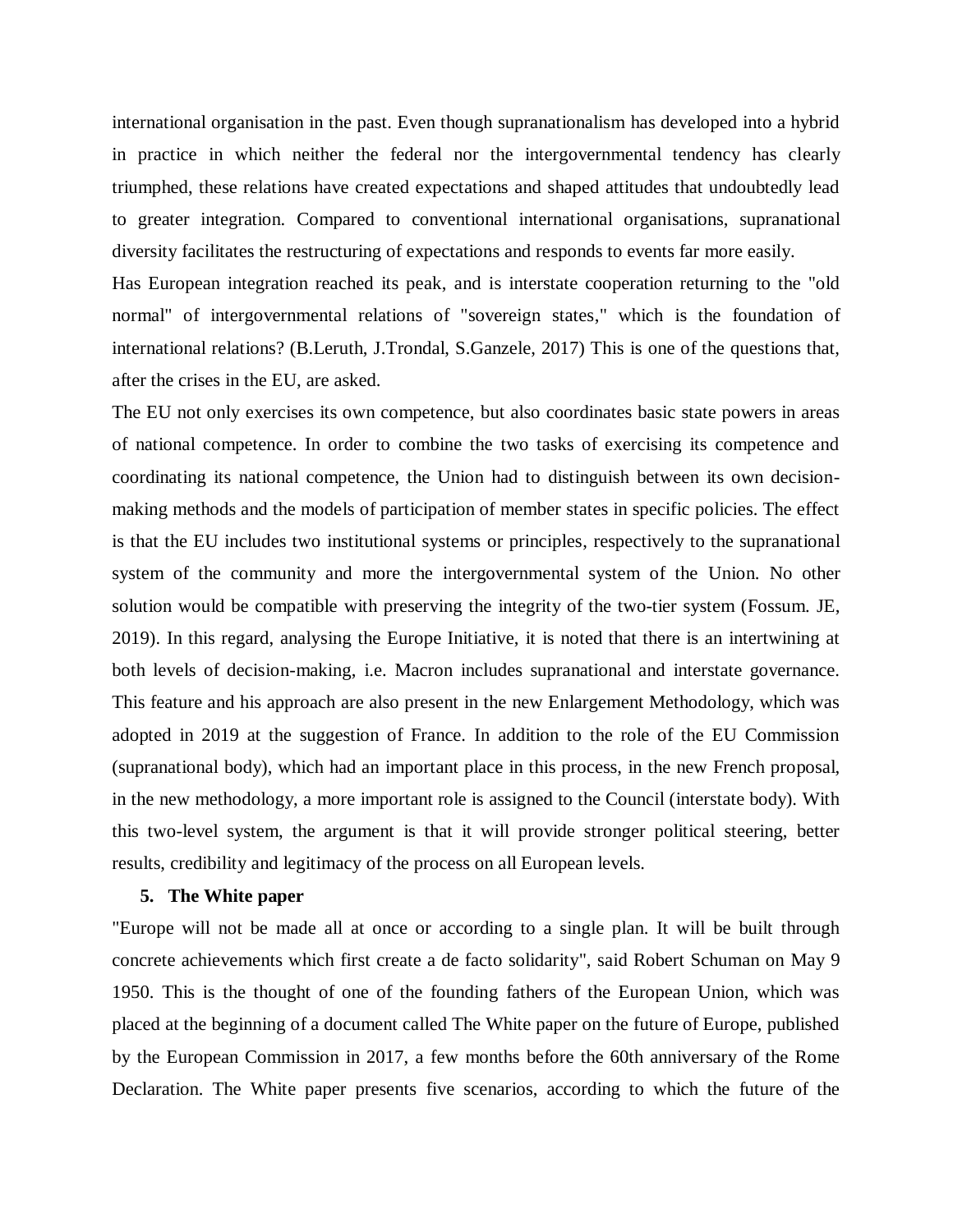European Union can take place, as follows (European Commission, 2017): Scenario 1: Carrying On**;** Scenario 2: Nothing but the Single Market**;** Scenario 3: Those Who Want More Do More**;** Scenario 4: Doing Less More Efficiently; Scenario 5: Doing Much More Together.

This is the first document of this kind by the Commission, which comes after the crises that the European Union went through its existence. As we mentioned at the beginning, the economic crisis, the rise of populist parties, the two failed referendums - Denmark and France, but also the growing difficulties in agreeing on common policies - can be cited as factors in the Commission's move. The document itself provides a starting point for a debate on the future of Europe, setting out the five options as possible scenarios for the future.which are going from disintegration to more closer EU action (more:Riddervold, M.,Trondal, J.,Newsome, A.,2021). In this document, the approach of differentiated integration can be identified. In this regard, Vivienne Schmidt and Matt Wood, in their analysis of the document, argue that while the focus on differentiated integration is pragmatically useful in the current circumstances, this strategy may exacerbate mistrust in the EU if not accompanied by greater accountability and transparency in decision making (V. Schmidt, M. Wood, 2017). Better involvement and openness to the public in EU decision-making must accompany all forms of differentiated integration, along with further democratisation, if the EU is to restore the trust and legitimacy that the White Paper acknowledges it has lost. Basically, DI in the EU is multi-speed, and the effects of a certain policy on some members are felt after a while. The project of holding a Conference on Europe, where Europeans will be able to give their views on the future of Europe, is also a proposal arising from the Macron Initiative for Europe. Involving the public in the debate to decide their future is key to restoring trust between citizens and the Europe project. Proposing the philosophy of differentiation, differentiated Europe as a way forward, and given that Europe is already developing at several speeds, Macron recognises scenario number 3 of the White Paper of the EU Commission. That is, those who can and want to do more, to do more, to involve others according to their own decision. This not only provides an opportunity for Europe to develop in many respects, whitening and deepening, but also provides an incentive for those who lag behind to get involved in policies already established by a number of Member States that have accepted the challenge in the first moment. From today's perspective, in extremely complicated geopolitical circumstances, as well as the reality of a multipolar world, it would be negative if certain countries are excluded from the integration process, but at the same time, it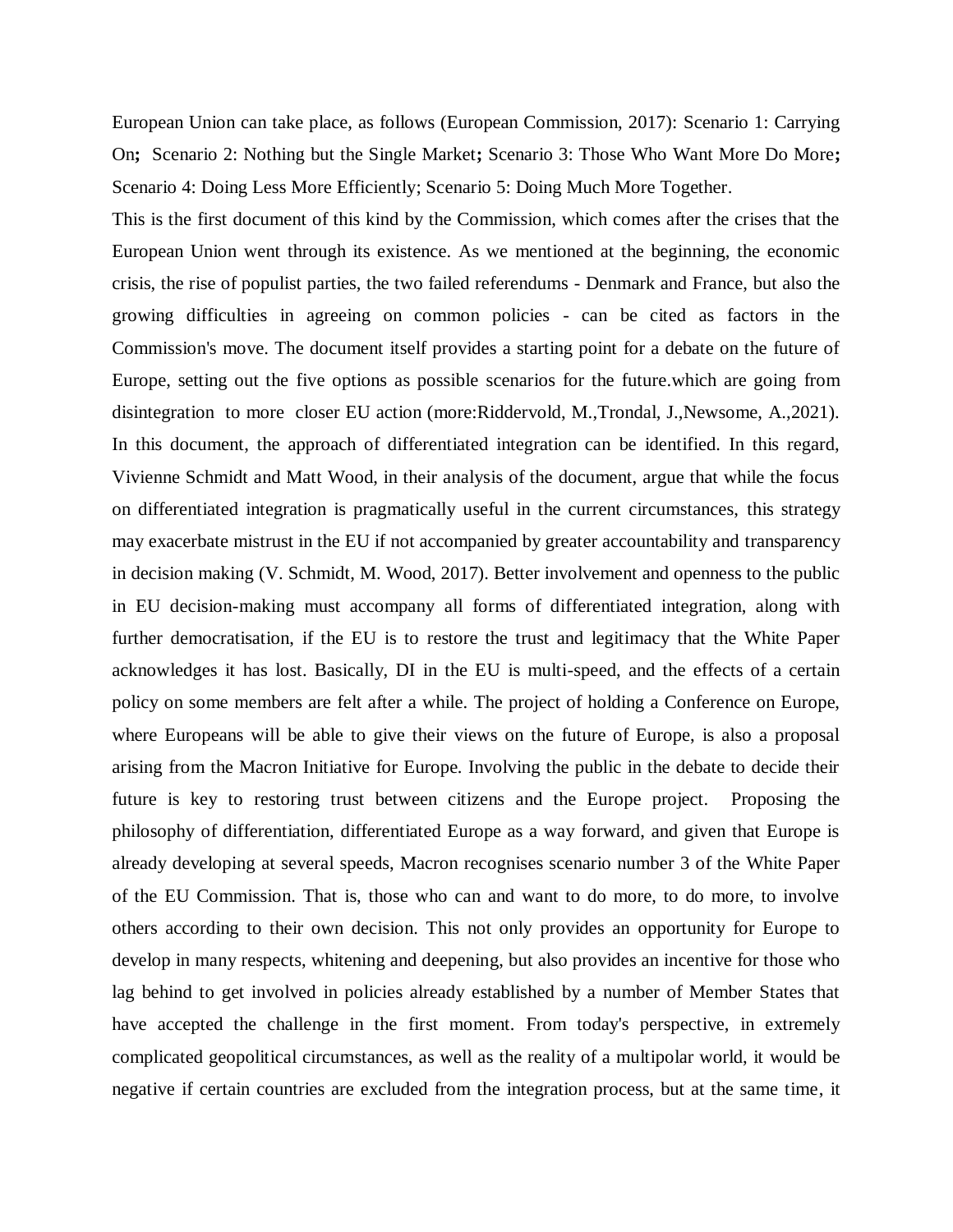should not be allowed those who want to make faster progress to be blocked. So, the conclusion would be that Europe's progress will be based on the determination of several countries (core Europe), which ambition does not mean a source of exclusion, but a seed of European unity and sovereignty (Macron E., 2017). In this way, unity in Europe is preserved, with open cooperation for those who want in the policies they choose. This way, the rights that citizens enjoy from the EU differentiation are depending on which member state they live in. Multi-speed Europe or two-speed Europe (core Europe) is the idea that is obviously taking place now, with different countries of Europe integrating at different levels, depending on the political situation in each country. At the moment, this scenario is trying to save the "widening and deepening" in the face of political criticism.

# **6. Conclusion**

Today's world is multipolar. In recent times, we have seen that there are, and will remain for the foreseeable future, more than two global superpowers: the USA, China, Russia, India, and EU. Some of them still on the rise but with a challenge to get as relevant players to the chessboard of the geopolitical table. EU is situated at the Old Continent, where the heart of connecting the world lies. Having all this on mind, the EU can't afford not working on the profile as autonomy power and political factor, final goal for the geopolitical entity. For achieving this, the EU must consolidate itself, with at the same time expanding territorial along the borders of the Old Continent. Until now, as a possible solution, is seen the differentiation integration in that process. As we elaborate above, the Initiative for Europe has its ground on differentiated Europe, but with basic preconditions for each country willing to joining: the rule of law and democracy. Countries not fulfilling these common values can't be part since that will cause further disintegration. After, each country can join the policy for which she thinks is fully prepared (multi-speed Europe). Defense and migration as two fundamental policies for sovereignty, security and stability of the EU, according to Macron's Initiative, are built on a differentiated integration approach, where supranationality and intergovernmentalism in decision making are mixed. This way, the national sovereignty is guaranteed for the Countries, but also and the supranational entity of the EU (shared sovereignty), fulfilling that way the common Union's goals.

## **7. References**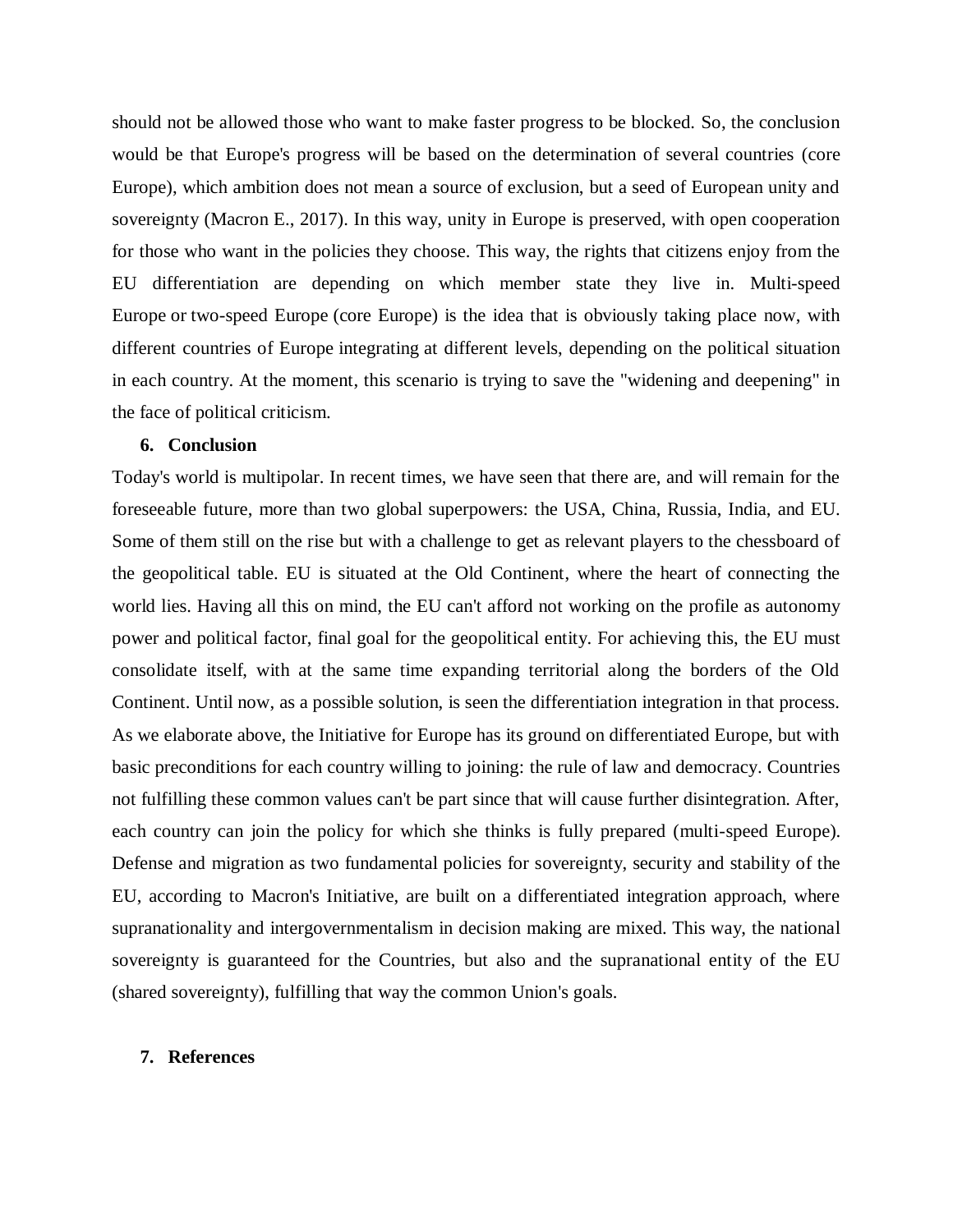- F. Schimmelfennig (2020) Conclusion: Is Differentiation Good for Europe? Is Differentiation Good for Europe?, book: Ever Looser Union? (pp.176-192), Project: Differentiated integration in Europe.
- F. Schimmelfennig, T. Winzen (2019) Grand theories, differentiated integration, Journal of European Public Policy 26(8):1-21.
- K. Holzinger, F. Schimmelfennig (2012) Differentiated integration in the European Union: Many Concepts, Sparse Theory, Few Data, Journal of European Public Policy 19(2):292-305.
- Schimmelfennig F., Leuffen D., Rittberger B (2015) The European Union as a system of differentiated integration: interdependence, politicization and differentiation, Journal of European Public Policy 22(6).
- D.Leuffen, B. Rittberger, F. Schimmelfennig (2012) Differentiated Integration: Explaining Variation in the European Union, Palgrave Macmillan, UK (book).
- Kölliker, A. (2006) Flexibility and European Unification: The logic of differentiated integration, Publisher: Rowman & Littlefield (book).
- Kölliker, A. (2001) Bringing together or driving apart the union? Towards a theory of differentiated integration, West European Politics, Volume 24, Issue 4.
- Alexander C-G. Stubb (1996) A Categorization of Differentiated Integration, Journal of common market studies, Volume 34, Issue2, Pages 283-295.
- A.Morawscik, F. Schimmelfennig (2019) Liberal Intergovernmentalism, chapter in book: European Integration Theory, Oxford University Press.
- A. Moravcsik (1998) The Choice for Europe Social Purpose and State Power from Messina to Maastricht, Published by Routledge.
- B. Leruth (2020) Differentiation as a Response to Crises?, In book: Theorising the Crises of the European Union.
- B.Leruth, J.Trondal, S.Ganzele (2017) Differentiated integration and disintegration in the European Union: State-of-the-art and ways for future research ISL WORKING PAPER 2017:1, Project: [Differentiated](https://www.researchgate.net/project/Differentiated-European-Integration-after-Brexit) European Integration after Brexit.
- M.Riddervold, J.Trondal, A.Newsome (2021) European Union Crisis: An Introduction, in book: The Palgrave Handbook of EU Crises, Springer International Publishing.